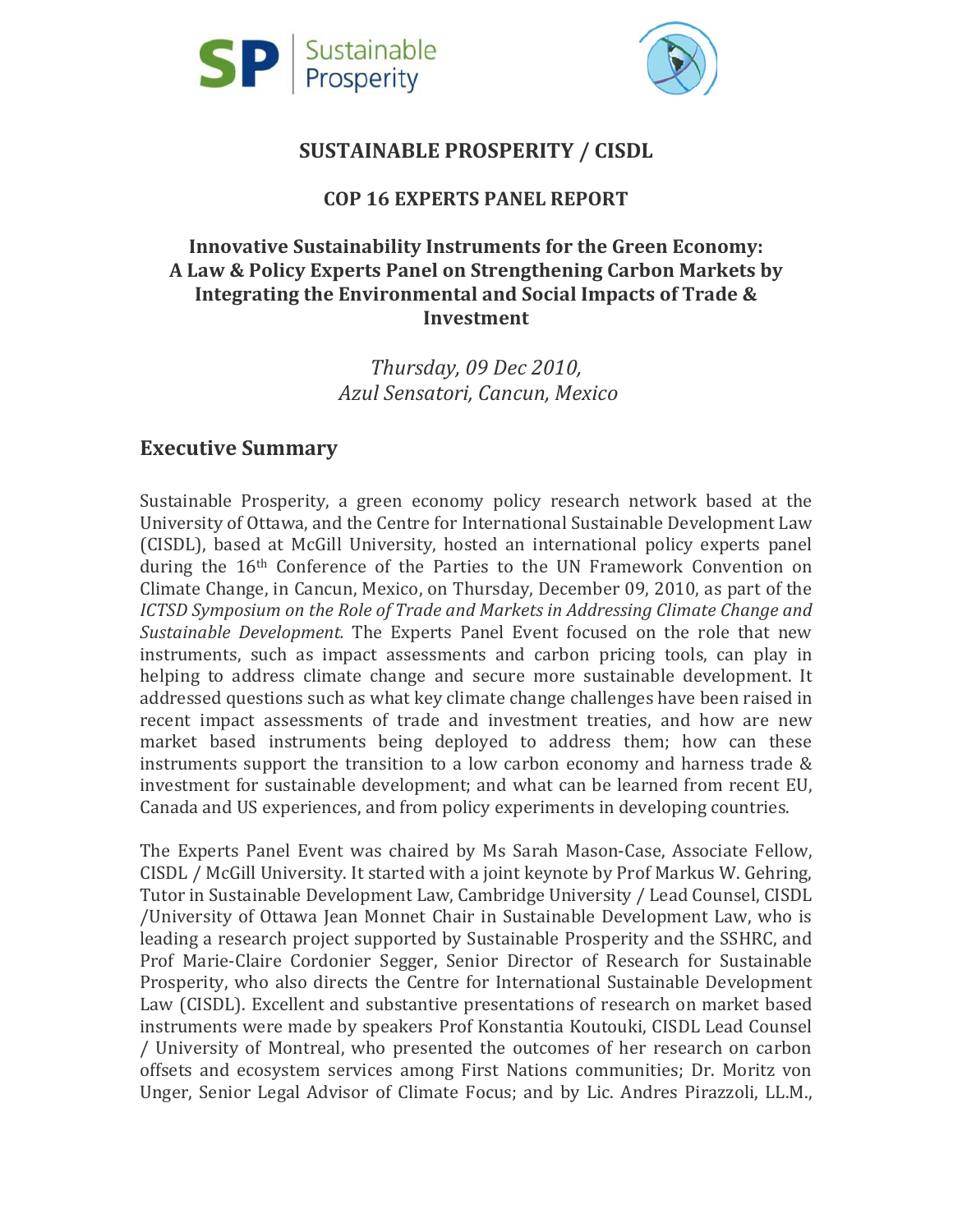

Asociación Interamericana para la Defensa del Ambiente (Chile). Two Canadian law graduate students, Benoit Mayer and Sarah Mason-Case of McGill University, also received awards for their work on two leading Legal Research Papers that were launched as part of a Series of 10 papers at the COP 16. Prof Marie-Claire Cordonier Segger, Senior Director of Research for Sustainable Prosperity, introduced Dr. Charlotte Streck, Director, ClimateFocus and Lead Counsel for Climate Change, CISDL and she presented the award to the students

#### **Building the Green Economy for Sustainable Development**



*Left to right: Moritz von Unger, Anrés Pirazzoli, Sarah Mason-Case, Markus Gehring, Marie-Claire Cordonier Segger, Konstantia Koutouki*

Market-based instruments are the primary means of finance for climate change mitigation. Effective financial instruments are also necessary to<br>provide support and additional provide support and<br>resources for sustainable development more generally.

Trade and investment rules are a<br>double-edged sword. They can double-edged encourage the adoption of innovative new market-based instruments in key<br>instances, but can also have instances, repercussions on their effectiveness. Moreover, trade and investment rules can indirectly affect environmental<br>integrity and socio-economic socio-economic development if they are negotiated without due regard for externalities, such as natural resource use and greenhouse gas emissions.

This legal experts panel organized by the CISDL and Sustainable Prosperity<br>provided negotiators, academic negotiators, experts, climate policy-makers and other interested participants with a series of short, clear and up-to-date legal briefings on the top trade and investment law issues related to climate change, focusing on how to<br>promote the identification and the identification adoption of innovative market-based instruments through the application<br>of international law on trade. international law investment and climate change.

# **Activating Innovative Sustainability Instruments in Bilateral, Regional and Free Trade Agreements**

The keynote speakers, Professors Markus Gehring and Marie-Claire Cordonier Segger, are specialists in international trade and investment law for sustainable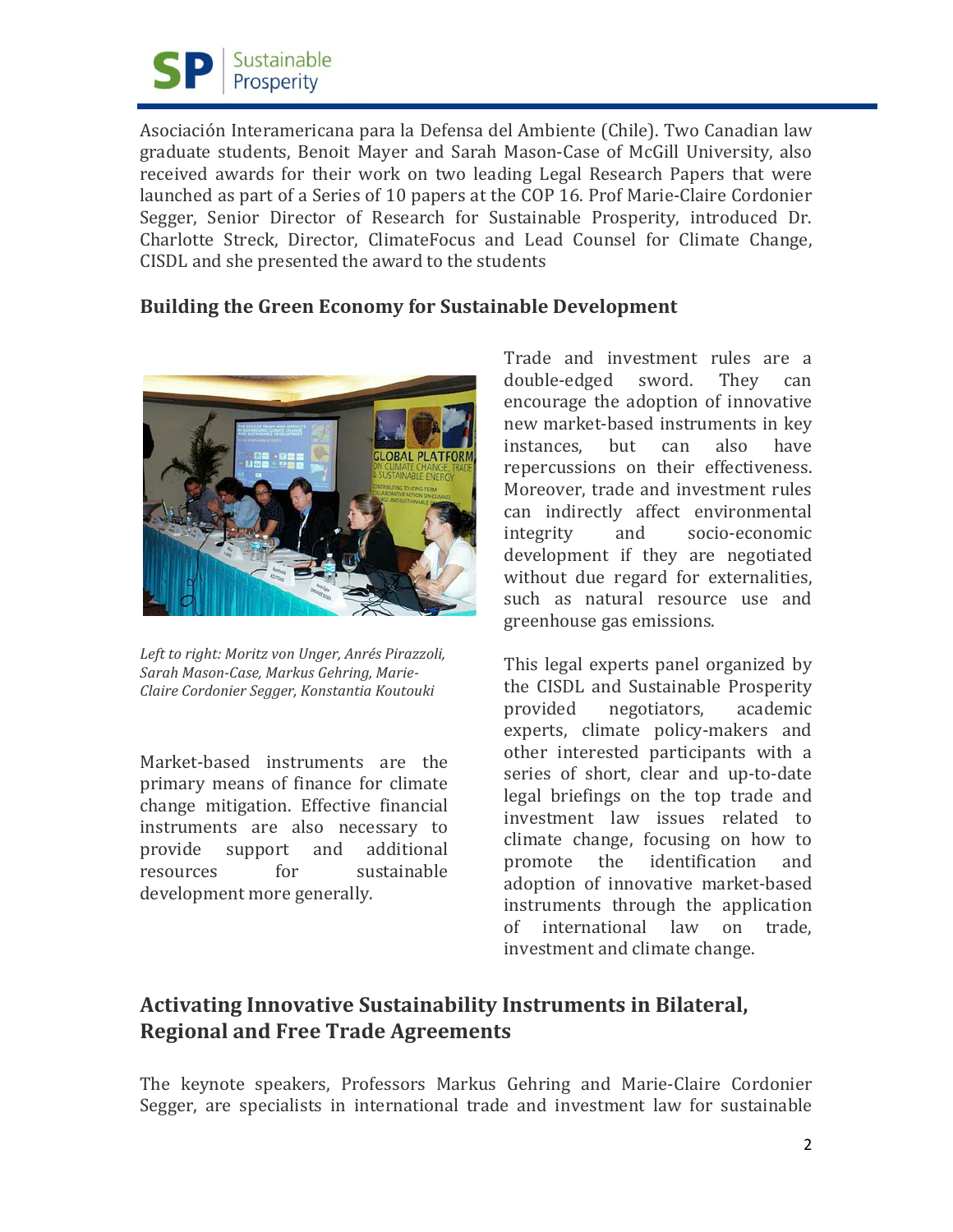

development. They commenced the conference with a high-level discussion on the climate aspects of bilateral, regional and free trade agreements, examining how these economic treaties might promote the adoption and use, in appropriate circumstances, of market-based instruments for a low-carbon economy.

Prof Markus Gehring spoke to the opportunities and challenges that the rules of the World Trade Organization (WTO) can pose for stimulating innovative trade and investment for a low-carbon economy. His keynote was based on a survey, supported by Sustainable Prosperity and SSHRC, of the environmental pricing reform measures that have been notified to the WTO's Trade and Environment Committee over the past two decades. This survey found that generating and redirecting economic resources for a low-carbon economy may involve several distinct strategies.

#### *International trade*

- building comparative advantages of diverse renewable energies
- increasing trade in low-carbon technologies
- redirecting subsidies and other non-tariff barriers to trade in climatefriendly goods

#### *Private investment*

- private and intra-company carbon markets
- equity investments in low-carbon projects
- increased private research, development and testing of low-carbon technology
- private commercialization of clean technologies

#### *Domestic measures*

- emissions trading
- carbon taxes
- clean subsidies
- renewable energy support/feed in tariffs
- energy efficiency support/labels
- carbon budgets
- bioenergy projects
- other carbon pricing instruments

The relationship between climate change and trade law is not black and white but grey. The WTO is already struggling with this "grey" relationship through its Committee on Trade and Environment (CTE). The CTE maintains a WTO Environmental Database, which is updated annually with all environment-related notifications. The adoption of new instruments such as these has become common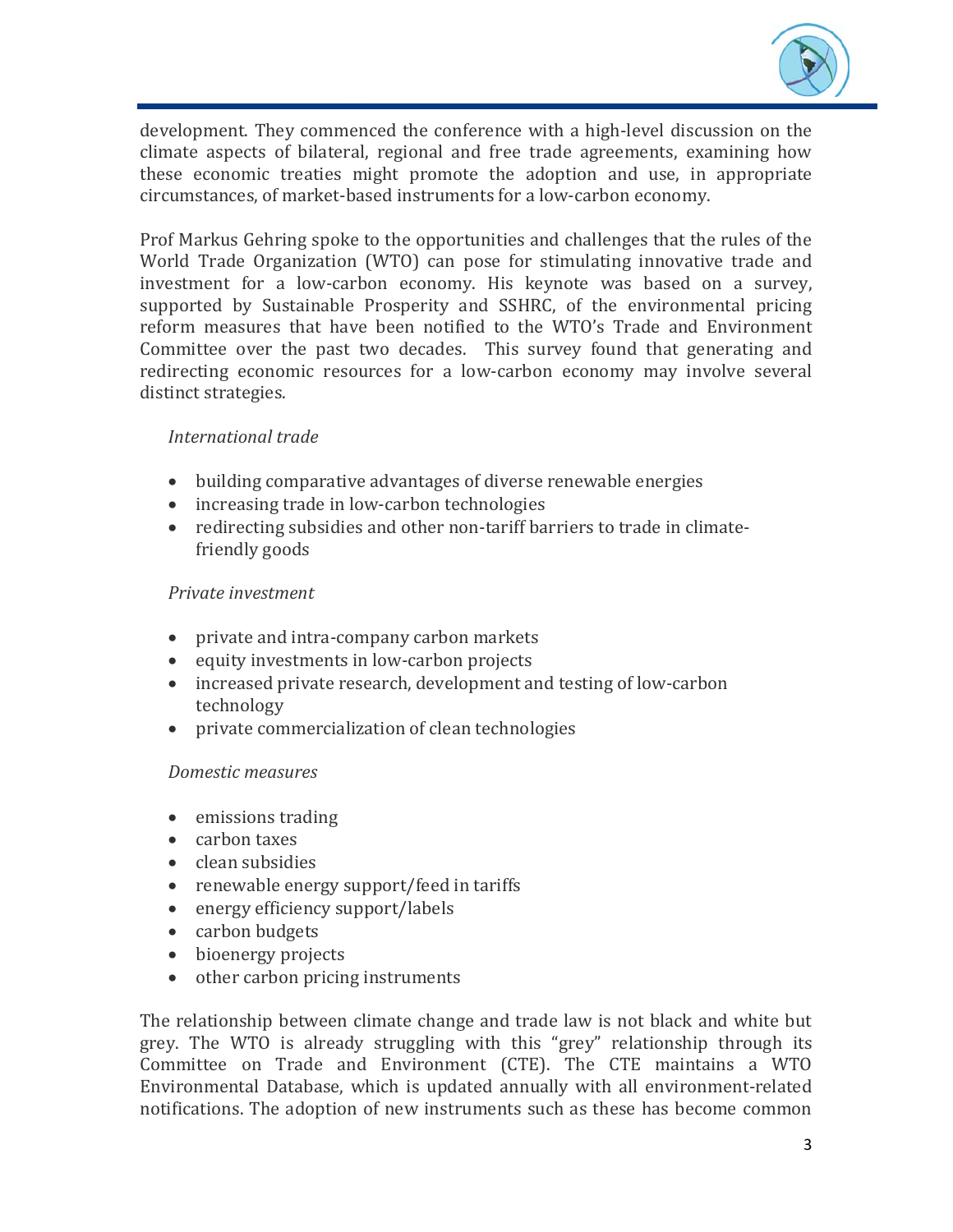

in WTO Member countries, as was demonstrated by Professor Gehring's research. However, these strategies may overlap conflict with trade and investment law if they are characterized as impermissible barriers to trade under WTO or trade agreement rules.

Trade and investment law can also promote the adoption of market-based instruments to enhance sustainable development. For instance, if negotiations are successful, they can take down barriers to the flow of low-carbon goods and services, as is being seen now in the WTO Doha Round of trade negotiations to liberalize trade in environmental goods and services. Investment treaties, according to some experts, may also promote stability and thereby helping countries to attract capital-intensive projects such as renewable energy and clean technology.

One key ingredient in this process is the effective use of sustainability impact assessments. If these assessments are carried out prior to the negotiation of a new trade and investment agreement, they can increase information and participation, and effectively identify tailored mitigation and flanking measures, including opportunities for the adoption of appropriate market-based instruments such as carbon pricing tools, tradeable fishing quotas, or habitat banking mechanisms, among others identified in the survey of the WTO TREMS Database. Trade and investment impact assessments could apply cutting-edge new working methodologies to international trade and investment agreements (i.e. European Union's Sustainability Impact Assessments, United States Environmental Reviews and Canada's Environmental Assessments). Currently, impact assessments are underutilized, but they have potential to create important synergies that trade and investment have to offer, including for carbon markets and other flexible mechanisms.

Marie-Claire Cordonier Segger elaborated on the potential of trade and investment law to facilitate a low-carbon economy, as a complement to the important efforts being made by States in the UNFCCC and the Kyoto Protocol negotiations. Presently, global rules governing low-carbon trade include the WTO Agreements, and over 350 free trade agreements (FTAS) and Energy Charter-type initiatives. The rules governing low-carbon investment include over 2700 bilateral investment treaties (BITS), many of which adopt and apply the rules of the UN Commission on International Trade Law (UNCITRAL) and the International Centre for Settlement of Investment Disputes (ICSID). The WTO Doha Declaration also identifies sustainable development as one objectives of the world trading system. Examples of existing BITS, FTAS and RTAS with explicit sustainable development provisions include, NAFTA, Canada-Chile FTA, US-Chile FTA, Mercosur Framework Agreement on the Environment, UK-Uruguay BIT, and Germany-Trinidad and Tobago BIT.

Trade treaties may support sustainable development and assist in government efforts to address climate change by facilitating the adoption of market-based instruments for the low-carbon economy, including: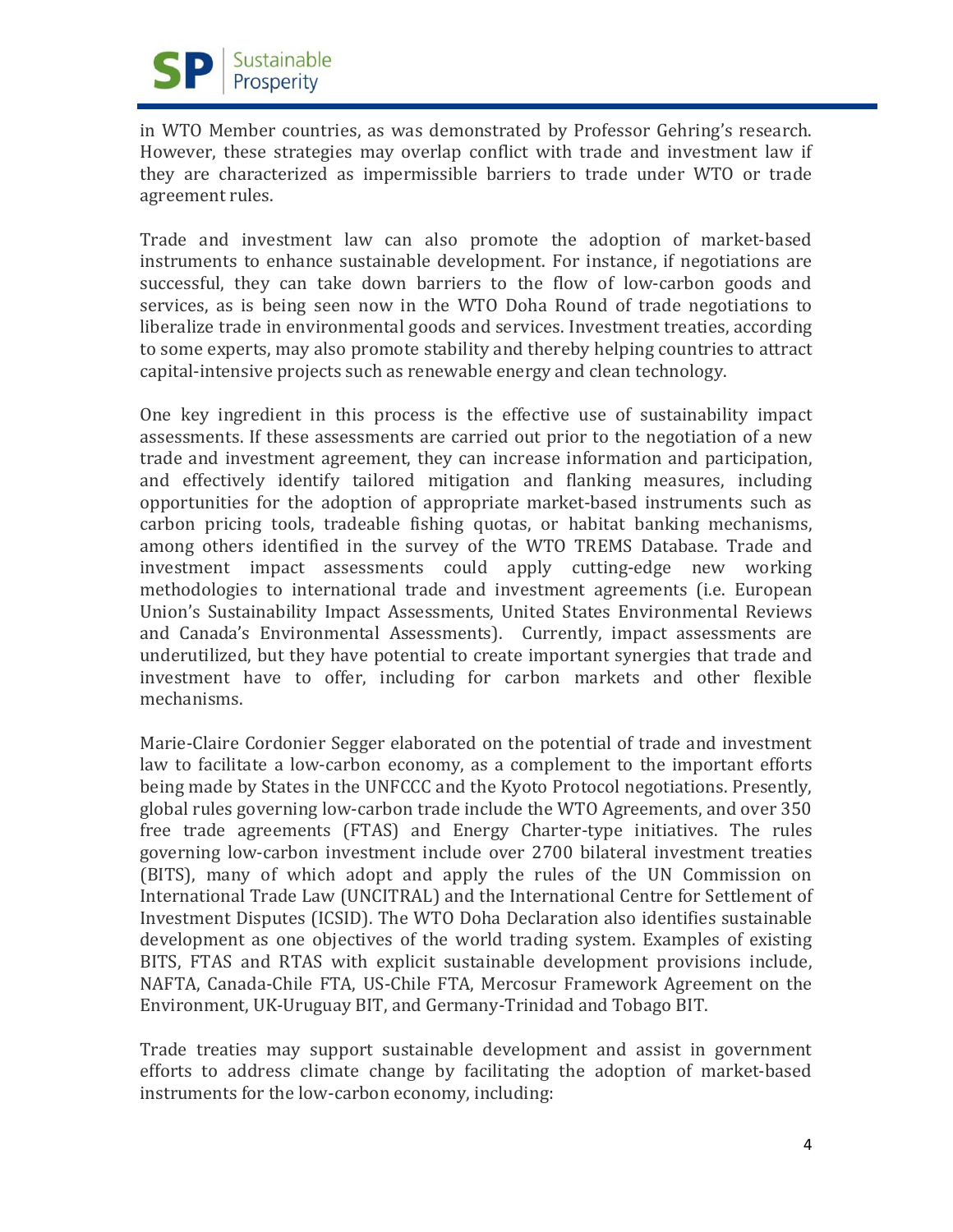



- stimulating innovations in clean technology development (agriculture, transport, construction, forestry, industry, energy)
- making low-carbon goods and services more available (industry and consumer access to low-carbon goods and climate-friendly services)
- stimulating green growth and providing advantages to early actors (comparative advantages in efficiencies, reputation gains and consumer goodwill, avoiding litigation and potential liability)

### *Potential benefits of trade treaties*

BITS, FTAS and regional trade agreements (RTAS) can achieve those potential benefits by developing 'value-added' social and environmental cooperation strategies. These may take the form of (a) parallel agreements, exceptions or chapters for cooperation on the green economy; (b) the development of institutions for climate cooperation (i.e. North American Commission for Environmental Cooperation); (c) common work programmes on specific adaptation or mitigation projects; (d) impact assessments; and (e) reporting or complaints mechanisms.

There are now examples of such measures, adopted within the text of economic cooperation and free trade treaties, from which much could be learned, and upon which improvements could be built. Prof Cordonier Segger's research, together with Prof Gehring, has surveyed over 68 of these regional and bi-lateral trade and investment treaties, and it will be particularly interesting to see what is agreed in the coming Canada – European Union Economic Cooperation Agreement.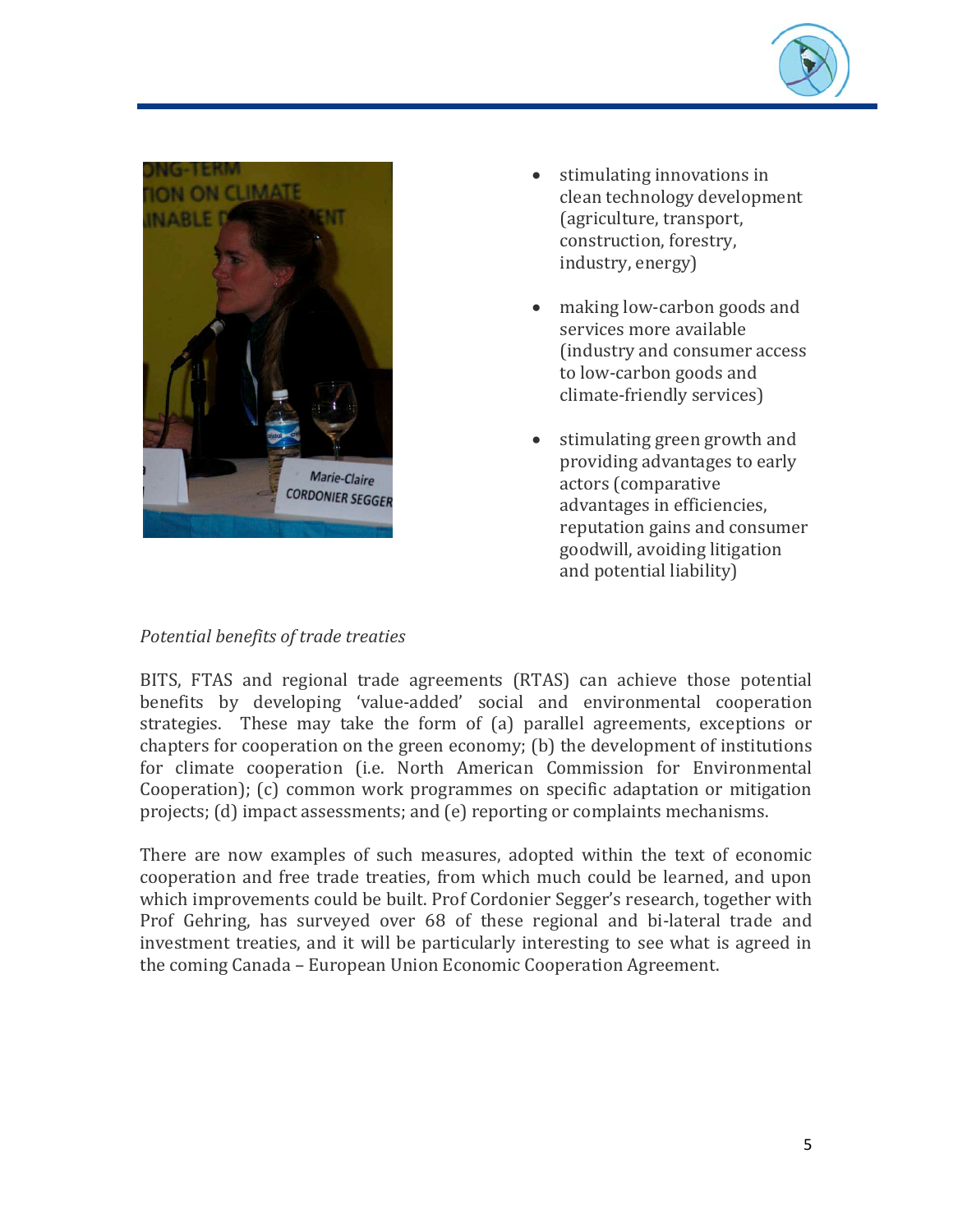

### **Economic Instruments in the UNFCCC and Kyoto Protocol**

Dr. Moritz von Unger introduced the attendees to instruments for the green economy in the UNFCCC and the Kyoto Protocol. Trade and investment under the UNFCCC process is limited because only industrialized countries that have signed onto the Kyoto Protocol have emissions targets. There are three flexible mechanisms under the Kyoto Protocol: (a) carbon emission trading between industrialized countries, (b) Joint Implementation (JI) of emission-reduction or emission removal projects between industrialized countries and (c) the Clean Development Mechanism (CDM), which allows industrialized countries to invest in emission-reduction or emission removal projects in developing countries for credit. The CDM has taken on speed since the Kyoto Protocol commitment period came into effect in 2005. There are approximately 4000-5000 projects expected to have been approved by 2012, totaling USD 1 billion.

Nevertheless, more financial and technical investment is needed for climate change mitigation and adaptation and recent efforts reflect the scaling-up of prior carbon market mechanisms. At the 15<sup>th</sup> Conference of the Parties (COP) in Copenhagen, industrialized countries pledged USD 100 billion a year by 2020 in finance. At COP16, the parties adopted the NAMAs approach (nationally appropriate mitigation actions) first enunciated in the Bali Action Plan and which may assist in preparing nation-wide and sector-wide economies for climate finance. Furthermore, although new market mechanisms have not yet been designed for the UNFCCC, they are on the agenda for COP17 in Durban.

# **Renewable Energy, Private Sector Investors and Indigenous Communities**

Professor Konstantia Koutouki addressed the impact of international trade rules on renewable energy projects using the two examples of feed-in-tariffs (FIT) and private investment agreements with Indigenous communities. As an active member of the Sustainable Prosperity policy research network, she based her presentation on the outcomes of a research project that she has just completed, together with students Tracey Coates and Alexandra Harrington, supported by Sustainable Prosperity and the SSHRC. Concerning the former, Professor Koutouki discussed the recent FIT initiative in Ontario, which has been challenged by Japan as a subsidy in contravention of Canada's WTO commitments. The Ontario FIT sets a fixed price for electricity generated by renewable sources such as biomass, biogas, landfill gas, and wind and solar power. However, it also requires companies to award a percentage of their project content to Ontario goods and services. In response, Japan has filed a complaint with the WTO (Dispute DS412), claiming that, *inter alia,* the domestic content requirement constitutes an impermissible subsidy and is a protectionist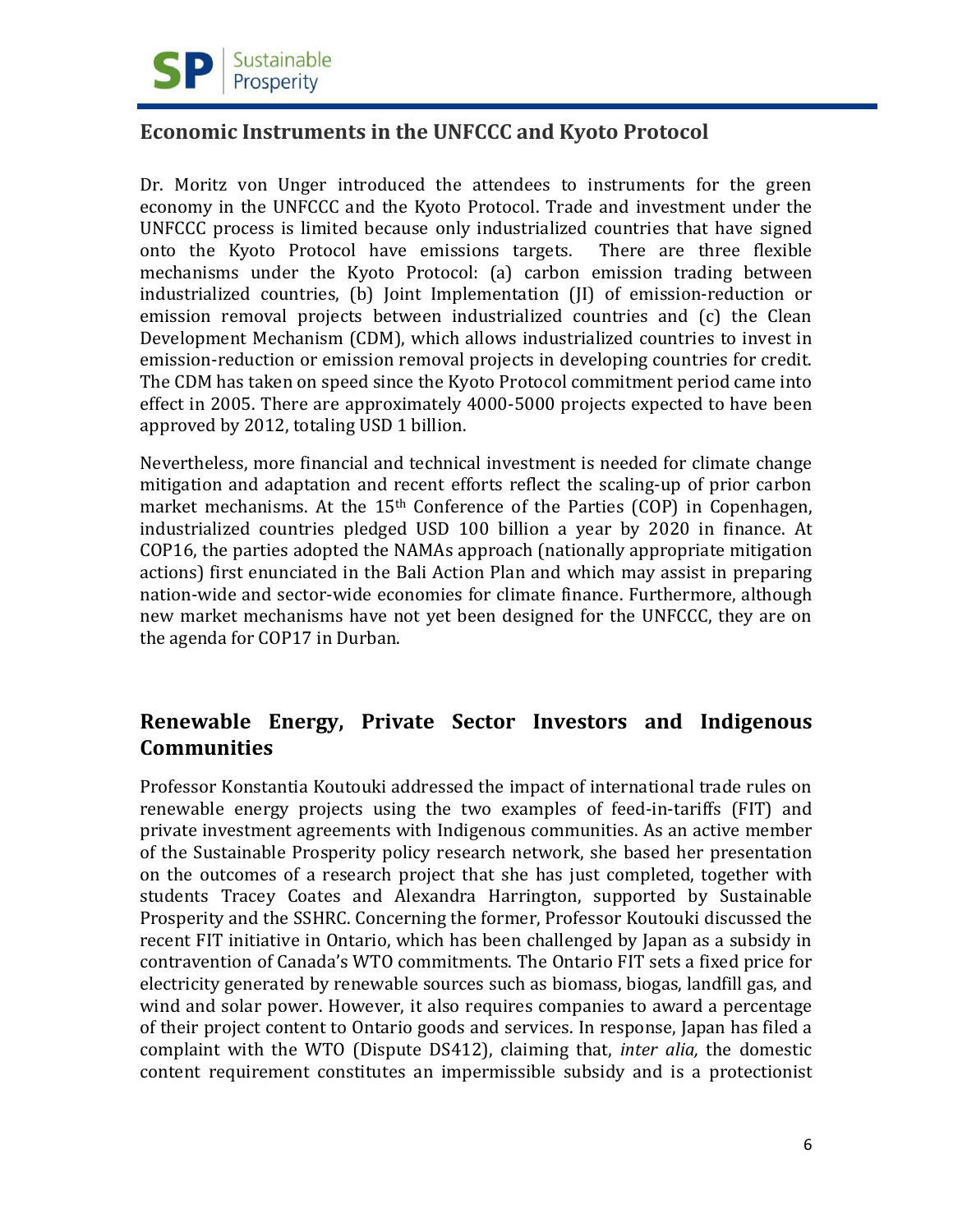

trade measure. The resolution of that dispute is outstanding and both the United States and the European Union have joined consultations thereon.

On the subject of private investor and Indigenous community partnerships for renewable energy, Professor Koutouki remarked that impact assessments can act as an important safeguard. Indigenous communities are increasingly embracing projects with foreign private partners instead of domestic governments (i.e Membertou First Nation joint-venture business partnership with GrupoGuascor of the Basque Country of Spain, to market renewable energy in US and Canada). Special considerations arise from those partnerships that require impact assessments not only of the environment but also of culturally appropriate forms of economic development for Indigenous communities. As suggested previously by Markus Gehring and Marie-Claire Cordonier Segger, existing state regulated impact assessments can be utilized in private trade and investment agreements to account for both the potential environmental and development consequences of investments.

# **Implementing Innovative Instruments for the Low-Carbon Economy in Chile**



Jurist and expert in Chilean environmental law, Andrés Pirazzoli, concluded the experts panel with an example of the specific measures that Chile has adopted to promote the low-carbon economy, and to respond to the country's environmental<br>impact assessments of development assessments of development projects in a way that can to meet its international climate change promises. In August 2010, Chile announced that it

would implement NAMAs to achieve a 20% deviation below the business-as-usual emissions growth trajectory by 2020, as projected from the baseline year of 2007. The sectoral focus of Chile's commitments is energy efficiency, renewable energy, land use and forestry.

The Chilean Strategic Environmental Assessment (SEA) is a systematic and formal pre-project approach to include environmental aspects in decision making for zoning and land use planning. The SEA applies to policies, plans and programs in an effort to internalize environmental costs and assess the impacts of a plurality of projects.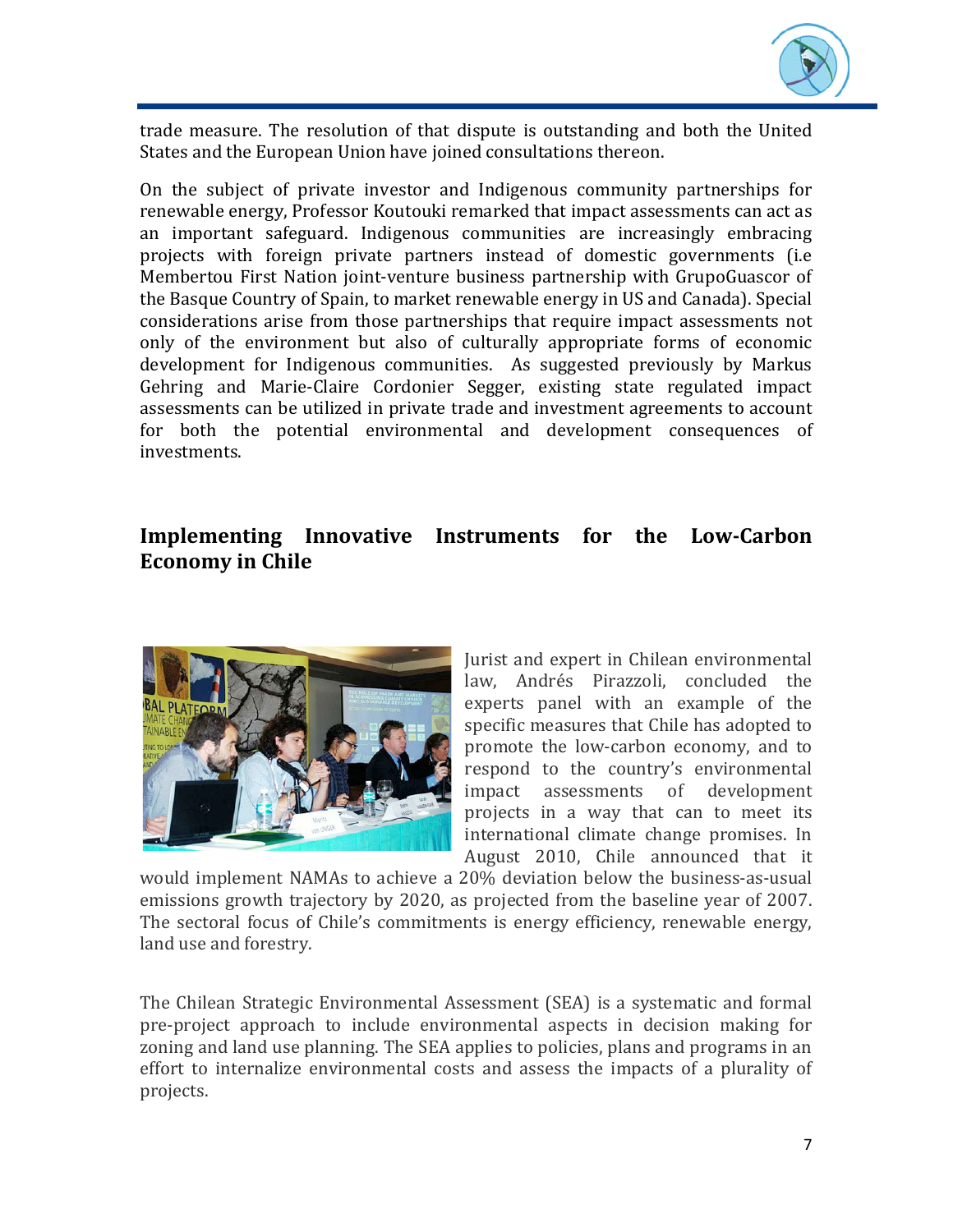

Despite the stated preventative approach of the Chilean SEA, however, Pirazzoli recommended that improvements be made to the structure of the SEA in order to further advance climate change mitigation. Beyond its established terms, the SEA could include:

*Innovative impact assessment considerations*

- the study of alternatives when assessing project adequacy
- valuation of environmental ecosystem services
- consideration of cumulative impacts
- consideration of the full energy life cycle of projects
- evaluation of greenhouse gas use on projects and related policy for mitigation

While Pirazzoli identified the above considerations as supplementary to the Chilean SEA, his suggestions are innovative instruments that could be employed in yet other circumstances to improve upon the benefits of impact assessments in international trade and investments law for the green economy.

### **Conclusions**

The relationship between international trade and investment law is not black and white but grey. WTO and free trade agreement rules can have negative repercussions on environmental integrity and socio-economic development, if they allow projects to proceed without due regard for natural resource use, greenhouse gas emissions and benefit sharing, among others. Nevertheless, trade and investment law tools can also enhance sustainable development by stimulating the green economy and by requiring tailored assessments of project impacts.

In this law and policy seminar, expert panelists specialized in international and domestic trade and investment law addressed today's key challenges at the intersection of trade and environment. They answered questions such as: what obstacles can trade and investment law pose to climate change mitigation and adaptation measures; how are new market based instruments being deployed; how can those instruments support the transition to a low carbon economy and harness trade and investment for sustainable development; and what can be learned from recent EU, Canada and US experiences and from policy experiments in developing countries?

Generating and redirecting finance for a low-carbon economy involves various instruments that could be construed as barriers to trade liberalization contrary to WTO and free trade agreement rules. Innovative instruments include: building comparative advantages of renewable energies, applying subsidies to trade in